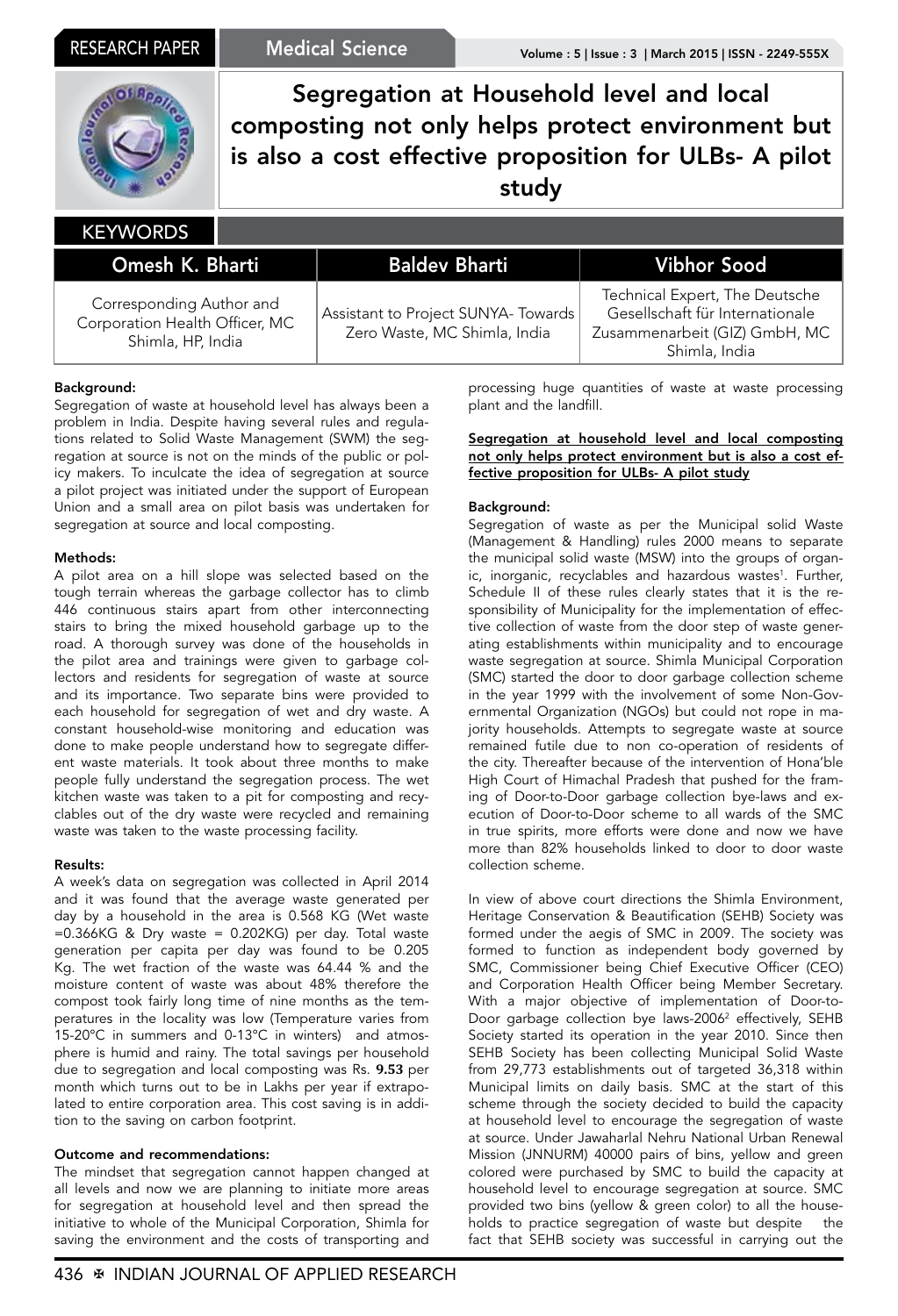Door-to-Door garbage collection effectively, it too failed to impress the segregation of waste at household level. Table 1 below shows the current status of Municipal Solid Waste generation in Shimla city and future projections.

The segregation of waste has also been incorporated in the Service Level Benchmarks (SLB) set by the ministry of Urban Development, Govt. of India. The achievement of Shimla city in segregation of waste is only 10% as per SLB data for the year 2012-13<sup>3</sup> and is not happening in an organized manner.

Despite several efforts, the segregation is still a far sighted thing. Failure to establish the system of segregation of waste may be attributed to the lack of capacity of SEHB Society/Shimla MC. Even if a household segregates waste at his own level, there is no plan as how to collect this segregated waste and how to transport it because there is no collection system in place to collect segregated waste and no separate transportation system. A larger mindset that segregation is not possible prevails all over. Therefore, a Pilot Project for the demonstration of segregation of waste at source and its local treatment was initiated under the project SUNYA-"Towards Zero Waste "supported by European Union (EU) and Municipal Association of Nepal (MuAN). SUNYA project was aimed at implementation of waste segregation at source level, local composting and integration of rag pickers into the formal sector to reduce the quantum of waste that ultimately needs to be disposed of in the landfill.

Objective & Scope: As stated above, all the efforts were not sufficient to implement segregation of waste at source. Because of this, all of the waste was ending up at the processing and landfill site and therefore burdening the sites.

Keeping in view the facts above, a pilot project on demonstration of segregation of waste at source level was initiated. The segregation can help in changing the way waste can be disposed off. The organics could be composted and recyclables were sold for further processing and rest (reject) was sent to the landfill. Also the terrain being tough at some places in hill stations like Shimla and area being inaccessible, a solution was to be explored to reduce the quantum of waste to be transported for ultimate disposal and rest be taken care of at the area itself. Kachi Ghati area in the Boileuganj Ward (Ward no.-7) was thus selected for the pilot project as this particular region was facing a lot of problem in management of waste due to hilly and difficult terrain.

#### Some major problems being faced in the Pilot area in SWM:

The pilot area has a cluster of around 281 households and it has no road connectivity. Due to this no vehicle could be deployed to collect waste from this area. Also the area has 446 continuous stairs on one stretch, apart from the other interconnecting stairs which the garbage collector had to climb along with the garbage sack to empty it in the dumper container/ Garbage vehicle on the road upstairs. Lifting the waste up to road head was a time consuming process therefore the garbage collector was not able to cover all the households in the area and the residents were throwing garbage in the open downhill. It was common to have a complaint from the area, almost daily, regarding littering. Only a total of 110 households in the area were having membership under the Door-to-Door Garbage Collection scheme and others were not on the record as member of SEHB society. The area was being covered by

two garbage collectors- husband and wife. It was also ensured that the availability of land for constructing compost pits in the area is there. The compost pit area needed to be sufficiently far away from the habitation so as to prevent the odour nuisance in the area.

#### Method:

To start the segregation initially, an informal talk/meeting with major stakeholders in the area was done which paved the way forward for taking the idea further. As most of the households in the area were not a member under Doorto-Door garbage collection scheme, a Door-to-Door campaign was started to make all the residents in the area a member under this scheme. People being provided with two bins proved to be a good idea for making people fall to the objective of segregation. Free bins were distributed from the project SUNYA to the deprived sections of the society in the area who could not pay against the membership fee of Rs 200/-. The residents were educated about the segregation at source level at the door step of each household through a mass awareness drive. Few practical demonstrations of waste segregation were also done in the area. People were educated at their door step to keep their kitchen waste or the decomposable waste in Green coloured bin and rest in the Yellow coloured bin. In the meanwhile, garbage collectors were also trained about the segregation and how to collect this segregated waste. The idea was to collect waste from each bin (either yellow or green) on alternative day (Table1.1). The kitchen waste was to be taken to the compost pit and the other recyclable waste was to be collected by the garbage collector for selling to the scrap dealer. The rest was supposed to be taken to the transfer vehicle/dumper.

A compost pit was prepared measuring 8x8x5.5, keeping in view the amount of organic waste collected in a day from the area and availability of space for the pit.

### Results:

#### Exercise to collect data on waste generation:

We formed a special team to collect the waste generation data alongside the routine garbage collection process at the household level. The team followed the garbage collector during his routine work. The number of household from which the garbage collector was collecting the garbage was noted down and when the garbage sack used to fill up it was weighed with a spring balance and the weight was noted down. The practice was repeated for all the households covered by the garbage collector daily for one week. Though there are two garbage collectors in the area but the data for only one garbage collector was collected as the team followed only one of them daily. The data thus collected from the exercise has been presented in tabulated form below at Table 2. From the data, it was found that the average waste generated per day by a household in the area is 0.568 KG (Wet waste =0.366KG & Dry waste = 0.202KG) per day. As the average household size in the area is 2.77 therefore, the Dry & Wet waste generated per capita per day has been calculated based on that. Total per capita waste generation per day was found to be 0.205 Kg which is consistent with other similar settings in India as P.U.Asnani et.al. describe average per capita waste generation in cities like Shimla as to be 210 gms4 . But since exact data on per capita waste generation is limited, this exercise to calculate the exact household wt. of the waste including recyclables was undertaken to have proper policy and planning in place.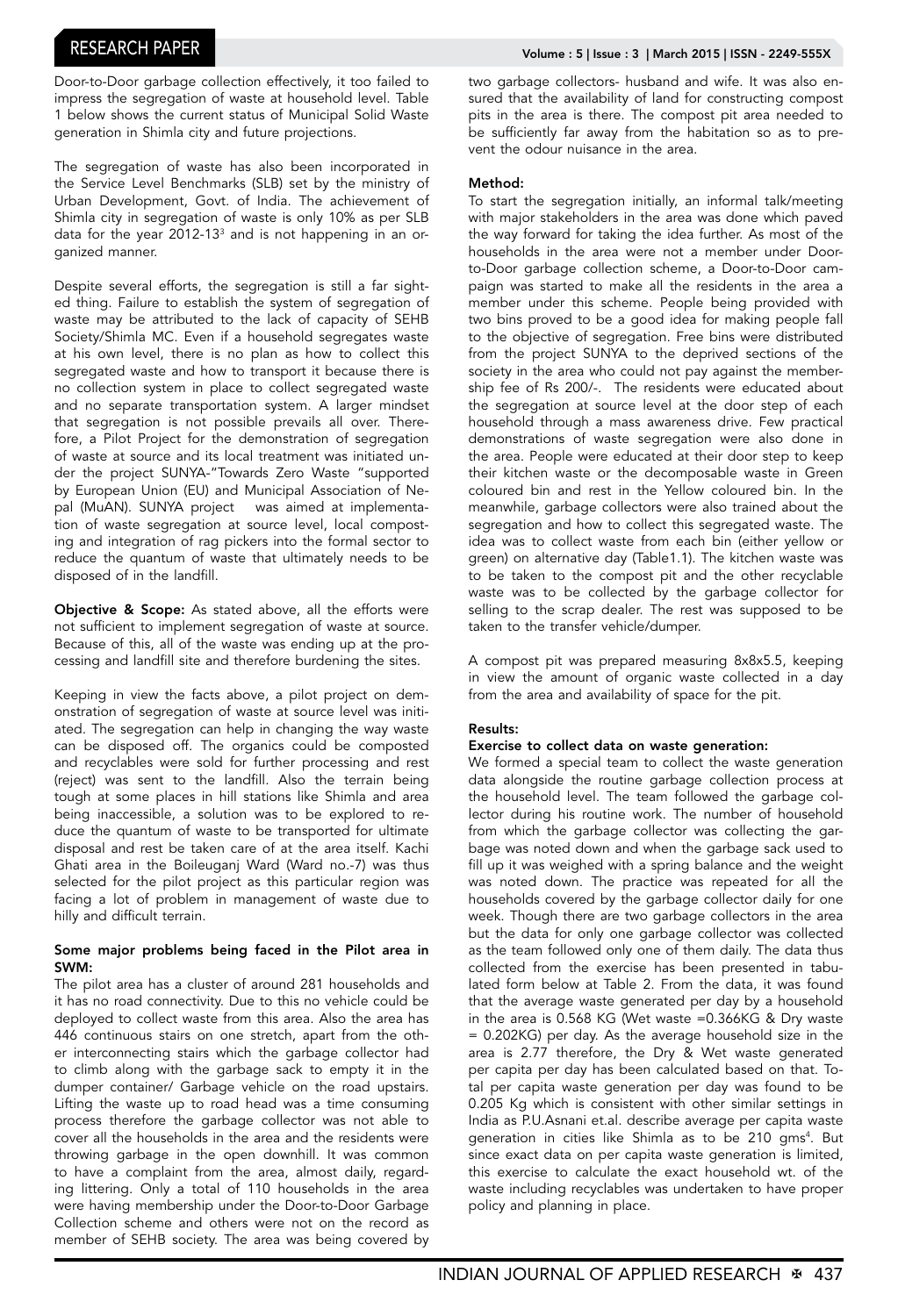# RESEARCH PAPER Volume : 5 | Issue : 3 | March 2015 | ISSN - 2249-555X

#### Waste Characterisation:

A waste characterisation exercise was conducted in the adjoining area to the pilot project where mixed waste was taken for analysis and it was found that the area has high moisture content in the MSW.

Total number of household samples analyzed was four with 13 person days having total mixed waste of 1.41Kg. The household mixed waste from residences was 0.108 KG per capita/ day and the moisture content of waste was about 48% with an organic content of 72.34% and recyclable content of about 25%<sup>5</sup>.

#### Costs Saved from local segregation and composting:

We calculated the costs saved from the effort of local segregation and composting (Table 3) and we can see from the table that a huge saving can be made if we shift to the idea of local segregation of household waste and local composting. This would also save costs of processing the waste at 20 Crore waste processing facility apart from transportation costs and help use the compost locally for agriculture or horticulture purposes.

If entire waste of the town is locally processed there would not be any need for any investment in huge SWM processing plants and local landfills would be enough to manage waste of the cities like Shimla. This would also help save environment and earn carbon credits as well.

#### Outcome of the efforts toward this project:

More and more interaction with the local resident and meetings with them turned fruitful. Nearly 80% resident in the pilot area started segregating the waste at source level which is collected on alternate days by the garbage collectors. Constant efforts are being put in to involve the rest of households to pursue the idea and to keep motivating those who are doing it. In addition to this even the garbage collectors keep a check on the segregation process by day to day interaction with residents so that they don't mix the waste. They have been trained in such a manner that in case they find mixed waste in bins, they immediately take it up with the particular resident and report it to his supervisor as well. Calendars on segregation were also printed for the year 2014 with the two bins showing what is to be kept in which bin and were distributed among the residents. An effective segregation is still not done by some resident therefore the secondary level segregation is done by the garbage collector at compost pit site. Compostable is dumped in the pit and regularly mixed with cow dung collected from local resident's cows. Recyclables are collected by the garbage collectors and sold at the scrap dealer shop and rejects sent to MSW Plant for ultimate disposal.

#### Sustainability of the initiative:

A workshop was conducted on Lessons sharing from the Pilot Project on 26<sup>th</sup> Dec, 2014. In this workshop all the supervisors of the SEHB Society, representatives from residents of Pilot Project area and other major stakeholders were invited. The experiences from the Pilot Project were shared in this workshop and possibilities of extending this initiative to the other parts of the city were also discussed.

From this pilot project it was also observed that the average temperature of Shimla city is low and this temperature is not favourable for pit composting. Pit composting takes a longer time to convert wet waste to manure. Therefore, it is now proposed to go in for small bio-convertors to cater to the waste from bulk organic waste generators such as Vegetable market and big hotels or institutes.

Now after several months of running this pilot project successfully, the initiative is planned to be replicated at larger level by starting segregation at source in all the households & other establishments in Ward no. 16 (Engine Ghar) of MC Shimla and thereafter to the whole city. MC Shimla has also been exploring to provide a space enough to be utilized as a dry waste collection centre for further selling of dry waste as recyclable or as RDF (Refuse Derived Fuel).

A major breakthrough came into this initiative when Netherland's Ambassador to India came to Shimla on dated 17<sup>th</sup> June, 2014. During his visit to Shimla city, he desired to have an interaction with SEHB Society. We showcased the initiative of segregation at source started at Kachi Ghati area under the project SUNYA on pilot basis. Consequent upon that, recently the Directorate of Urban Development, Himachal Pradesh has also signed an MoU with the Dutch company, Nexus Novus for doing the field study to develop a plan for making the state of Himachal Pradesh a "Zero Waste" state in India.

Table: 1: Current status of Solid Waste generation and projected growth

|                                                                                    | 2011                        | 2021              | 2031   | 2041     |
|------------------------------------------------------------------------------------|-----------------------------|-------------------|--------|----------|
| Resident Population<br>$ $ (nos.)                                                  | 1,69, 758 2,56,883 3,49,361 |                   |        | 4,18,296 |
| Floating Population<br>$ $ (nos.)                                                  | 76,000                      | 1,00,000 1,25,000 |        | 1,50,000 |
| <b>Solid Waste Generation</b><br>(MT)                                              | 86.01                       | 124.91            | 166.03 | 198.90   |
| Source: Municipal Solid Waste Management Plan For<br>Municipal Corporation Shimla. |                             |                   |        |          |

|                        |  |  | Table 1.1 : The dry and wet waste collection frequency |
|------------------------|--|--|--------------------------------------------------------|
| in Pilot Project area: |  |  |                                                        |

| lS. No.          | Day       | Type of waste collected |
|------------------|-----------|-------------------------|
|                  | Monday    | Wet                     |
|                  | Tuesday   | Drv                     |
| $\overline{3}$ . | Wednesday | Wet                     |
|                  | Thursday  | Drv                     |
| 5.               | Fridav    | Wet                     |
| 6.               | Saturday  | Drv                     |
|                  | Sunday    | Holidav                 |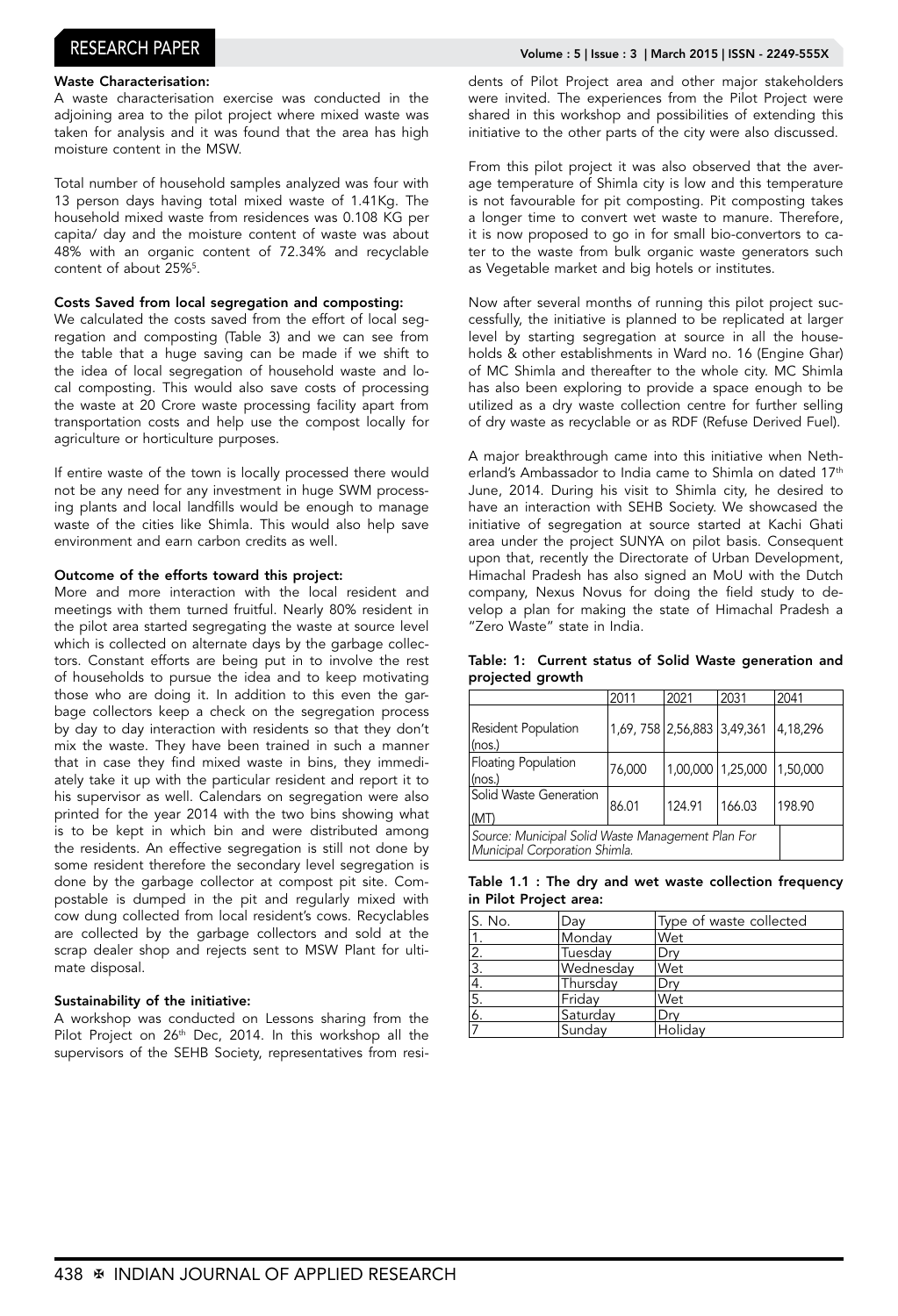#### *Table 2:* One week data of dry and wet waste generation from the households in the area

| S.No.          | Date                                                      | Day            | Wet/Dry waste | of Sack<br>$\frac{1}{2}$ | No. of households covered for<br>waste measurement | Total weight (Kg) | generated per<br>Average waste<br>household (Kg) | Collection frequency (Days) | Generation per day (Kg)                 | Average household size | Per capita Daily waste Dry/Wet<br>(Kg) |
|----------------|-----------------------------------------------------------|----------------|---------------|--------------------------|----------------------------------------------------|-------------------|--------------------------------------------------|-----------------------------|-----------------------------------------|------------------------|----------------------------------------|
|                |                                                           |                |               |                          | (A)                                                | (B)               | $(C) = A/B$                                      | $ D\rangle$                 | $\frac{\overline{(E)}}{\overline{C/D}}$ | (F)                    | $(G) = E/F$                            |
| $\mathbf{1}$   | 05-04-2014 Saturday                                       |                | Wet           | 6                        | 110                                                | 75.5              | 0.686                                            | 1                           | 0.686                                   | 2.77                   | 0.248                                  |
| $\overline{c}$ | Holiday                                                   |                |               |                          |                                                    |                   |                                                  |                             |                                         |                        |                                        |
| 3              | 07-04-2014 Monday                                         |                | Wet           | 6                        | 132                                                | 75                | 0.568                                            | 2                           | 0.284                                   | 2.77                   | 0.103                                  |
| $\overline{4}$ | 08-04-2014 Tuesday                                        |                | Dry           | 8                        | 150                                                | 95.5              | 0.637                                            | $\overline{4}$              | 0.159                                   | 2.77                   | 0.057                                  |
| 5              | 09-04-2014                                                | Wednes-<br>day | Wet           | 3                        | 142                                                | 52                | 0.366                                            | 2                           | 0.183                                   | 2.77                   | 0.066                                  |
| 6              | 10-04-2014 Thursday                                       |                | Dry           | 9                        | 167                                                | 81.5              | 0.488                                            | 2                           | 0.244                                   | 2.77                   | 0.088                                  |
| $\overline{7}$ | 11-04-2014 Friday                                         |                | Wet           | 5                        | 163                                                | 101.5             | 0.623                                            | 2                           | 0.311                                   | 2.77                   | 0.112                                  |
|                |                                                           |                |               |                          |                                                    |                   |                                                  |                             |                                         |                        |                                        |
|                | Average Wet Waste generated per day per household<br>(Kq) |                |               |                          |                                                    | 0.366             |                                                  |                             |                                         |                        |                                        |
|                | Average Dry Waste generated per day per household<br>(Kg) |                |               | 0.202                    |                                                    |                   |                                                  |                             |                                         |                        |                                        |
|                | Average Wet waste generated per capita per day (Kg)       |                |               |                          |                                                    | 0.132             |                                                  |                             |                                         |                        |                                        |
|                | Average Dry waste generated per capita per day (Kg)       |                |               |                          |                                                    | 0.073             |                                                  |                             |                                         |                        |                                        |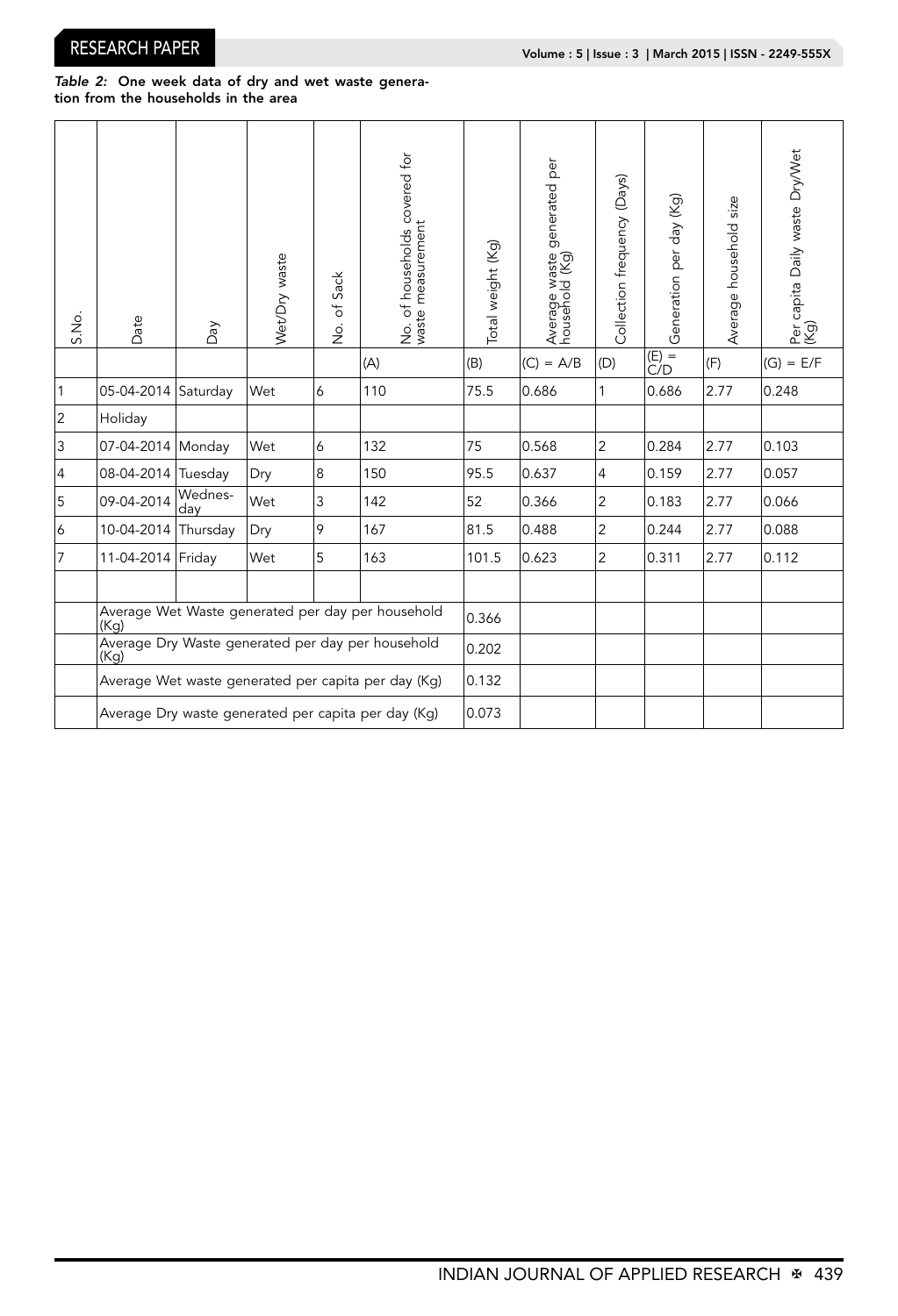#### Table 3: **Cost savings per Year by municipality as calculated below:**

| Cost savings due to Household Segregation and Local Composting                                                                                                                                                                                                                                                                            |           |  |  |  |  |
|-------------------------------------------------------------------------------------------------------------------------------------------------------------------------------------------------------------------------------------------------------------------------------------------------------------------------------------------|-----------|--|--|--|--|
| Total No. of households in the area                                                                                                                                                                                                                                                                                                       | 281       |  |  |  |  |
| Wet waste generated per household per day (KG)                                                                                                                                                                                                                                                                                            | 0.366     |  |  |  |  |
| Dry waste generated per household per day (KG)                                                                                                                                                                                                                                                                                            | 0.202     |  |  |  |  |
| Total waste generated per household Per Day in Pilot area (KG)                                                                                                                                                                                                                                                                            | 0.568     |  |  |  |  |
| % of wet waste to total waste                                                                                                                                                                                                                                                                                                             | 64.44%    |  |  |  |  |
| Total Wet waste generation per day in the Pilot area (KG)                                                                                                                                                                                                                                                                                 | 103       |  |  |  |  |
| Total Dry waste generation per day in the Pilot area (KG)                                                                                                                                                                                                                                                                                 | 57        |  |  |  |  |
| Distance of processing plant from Pilot project site (KM) (One way)                                                                                                                                                                                                                                                                       | 7         |  |  |  |  |
| Total quantum of waste used for composting in 9 months and not transported (KG)                                                                                                                                                                                                                                                           | 27768.42  |  |  |  |  |
| Average capacity of a pickup (KG)                                                                                                                                                                                                                                                                                                         | 500       |  |  |  |  |
| Total number of trips required to transfer wet waste to the processing facility                                                                                                                                                                                                                                                           | 55.54     |  |  |  |  |
| Total distance travelled by a pickup to transfer the waste to the processing facility (55.54x7x2) (KM)                                                                                                                                                                                                                                    | 777.56    |  |  |  |  |
| Mileage of a pickup vehicle (Km/Ltr.)                                                                                                                                                                                                                                                                                                     | 8         |  |  |  |  |
| Total fuel required for total number of trips (Ltr.)                                                                                                                                                                                                                                                                                      | 97.20     |  |  |  |  |
| Average rate of Diesel (Rs. Per Ltr.)                                                                                                                                                                                                                                                                                                     | 50        |  |  |  |  |
| Estimated fuel cost saved due to non-transportation of wet waste (Rs.)                                                                                                                                                                                                                                                                    | 4860      |  |  |  |  |
| Total costs (Capital+ maintenance +salary) (per KM running cost) @ Rs. 10/KM                                                                                                                                                                                                                                                              | 7775.6    |  |  |  |  |
| Total estimated cost of 27768.42 KG of waste not transported to the processing plant for 9 months                                                                                                                                                                                                                                         | 7775.6    |  |  |  |  |
| Compost prepared in 9 months (approx.) (KG)                                                                                                                                                                                                                                                                                               | 8000      |  |  |  |  |
| Processing Cost @300/ton saved in 9 months                                                                                                                                                                                                                                                                                                | 8330.40   |  |  |  |  |
| Savings by selling compost in 9 months (Rs.) (@Rs. 1/- Per KG)                                                                                                                                                                                                                                                                            | 8000      |  |  |  |  |
| Total 281 household save a cost of Rs. 24,105 in 9 months so cost saved per household per month in<br>Rs.                                                                                                                                                                                                                                 | 9.53      |  |  |  |  |
| Estimated cost in Rs. likely to be saved per month in case we segregate the waste in the entire Shimla<br>MC area from a total of 26362 households currently enrolled from where daily collection of MSW is be-<br>ing done (this comes out to be 45 Tons of waste per month)                                                             | 2,51,229  |  |  |  |  |
| Total waste generated in the municipality is 90 Tons and this additional 45 tons is from commercial es-<br>tablishments, if we take 64.44 %( 90x64.44/100=58 Tons-45=13 Tones) of this waste as wet waste total<br>additional wet waste becomes about 13 tons. Equivalent costs saved in Rs. From commercial vends per<br>month in Rs. is | 72,577    |  |  |  |  |
| Total costs saved per month by local segregation and composting in Rs.                                                                                                                                                                                                                                                                    | 3,23,806  |  |  |  |  |
| Total Yearly saving by the municipality in by local segregation and composting in Rs.                                                                                                                                                                                                                                                     | 38,85,672 |  |  |  |  |